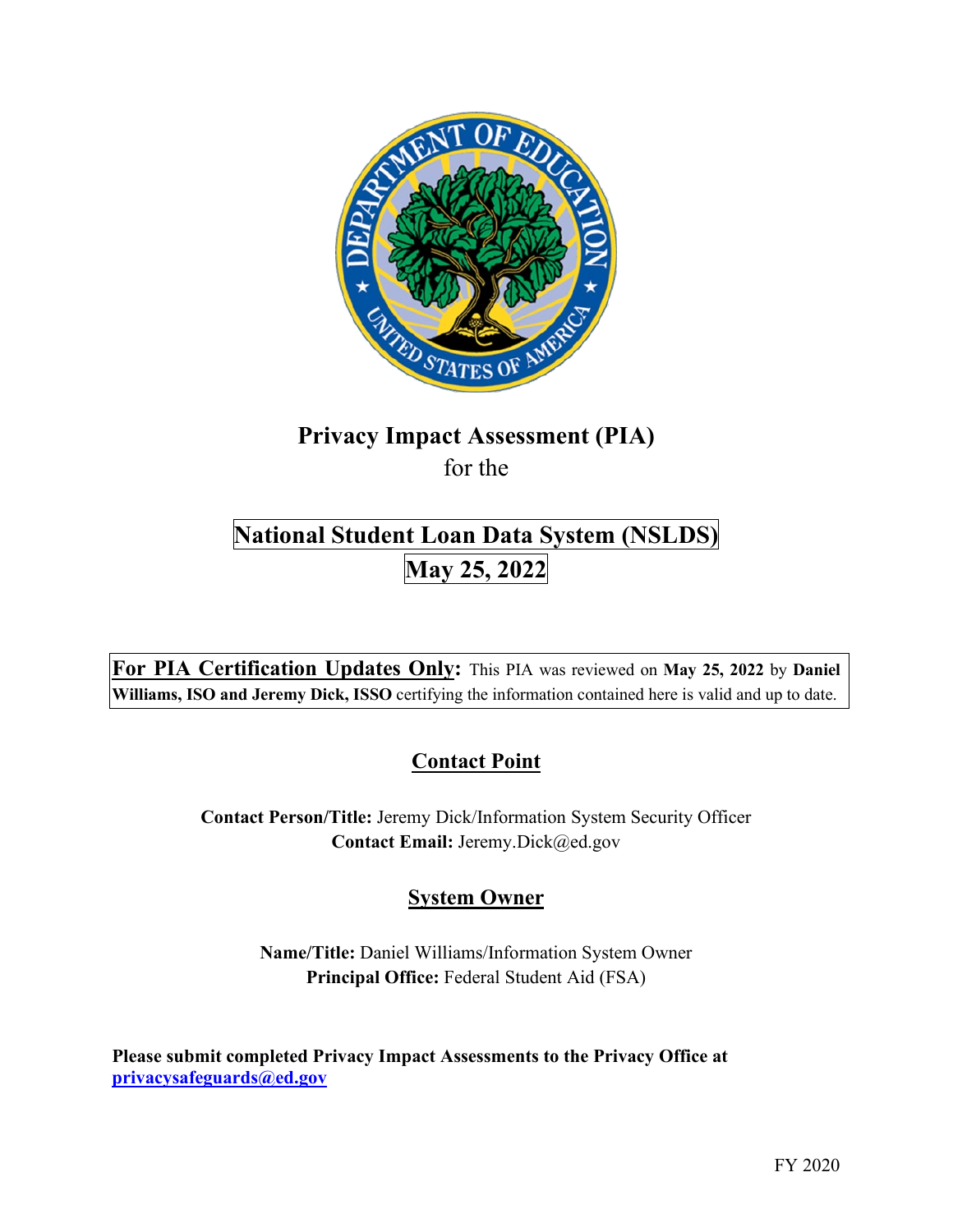*Please complete this Privacy Impact Assessment (PIA) on how personally identifiable information (PII) is collected, stored, protected, shared, and managed electronically by your system. You may wish to consult with your ISSO in completing this document. If a question does not apply to your system, please answer with N/A.* 

#### **1. Introduction**

**1.1.** Describe the system including the name, acronym, and a brief description of the program or purpose for the system.

 history of recipients of student financial assistance and grants authorized under Title IV of the Higher Education Act of 1965, as amended (Title IV). As the central database for The U.S. Department of Education's (Department) National Student Loan Data System (NSLDS) is a comprehensive legacy national database for the Federal financial aid Title IV student financial aid, NSLDS stores information about loans, grants, students, borrowers, lenders, guaranty agencies (GAs), schools, and servicers. It provides detailed information on individuals pertaining to their Title IV loans and grants during all stages of their aid life cycle, from approval through disbursement, repayment, default, and closure.

The primary sources of information contained in NSLDS are other Federal Student Aid (FSA) systems, which include Common Origination and Disbursement (COD), Central Processing System (CPS), Debt Management Collections System (DMCS), Title IV Additional Servicers and Not for Profit Servicers (TIVAS/NFPs), and the Financial Management System (FMS). NSLDS also maintains records resulting from computer matching agreements (CMA) with the U.S. Department of Veterans Affairs (VA) for disability determination dates for any borrower who is a veteran and has received a VA disability compensation benefit or a determination that the veteran is totally disabled, the Social Security Administration (SSA) for Medical Improvement Not Expected disability status, and the U.S. Department of Defense (DoD) for active-duty status. It also supports real-time loan information exchanges with the U.S. Department of Health and Human Services (HHS) to allow HHS's Health Resources and Services Administration (HRSA) to make payments on outstanding applicant loans of health professionals working in a designated high-need area. All data sent into NSLDS by other FSA systems or Federal agencies is transmitted via encrypted protocols through the FSA Student Aid Internet Gateway (SAIG) system.

NSLDS runs on an IBM mainframe computer using an IBM database. NSLDS also contains two websites ([nsldsfap.ed.gov](https://nsldsfap.ed.gov) and [nsldstrain.ed.gov\)](https://nsldstrain.ed.gov) that are used by schools, financial institutions, and loan servicers to review data and retrieve loan and grant information on borrowers. These websites use secure encrypted protocols for connection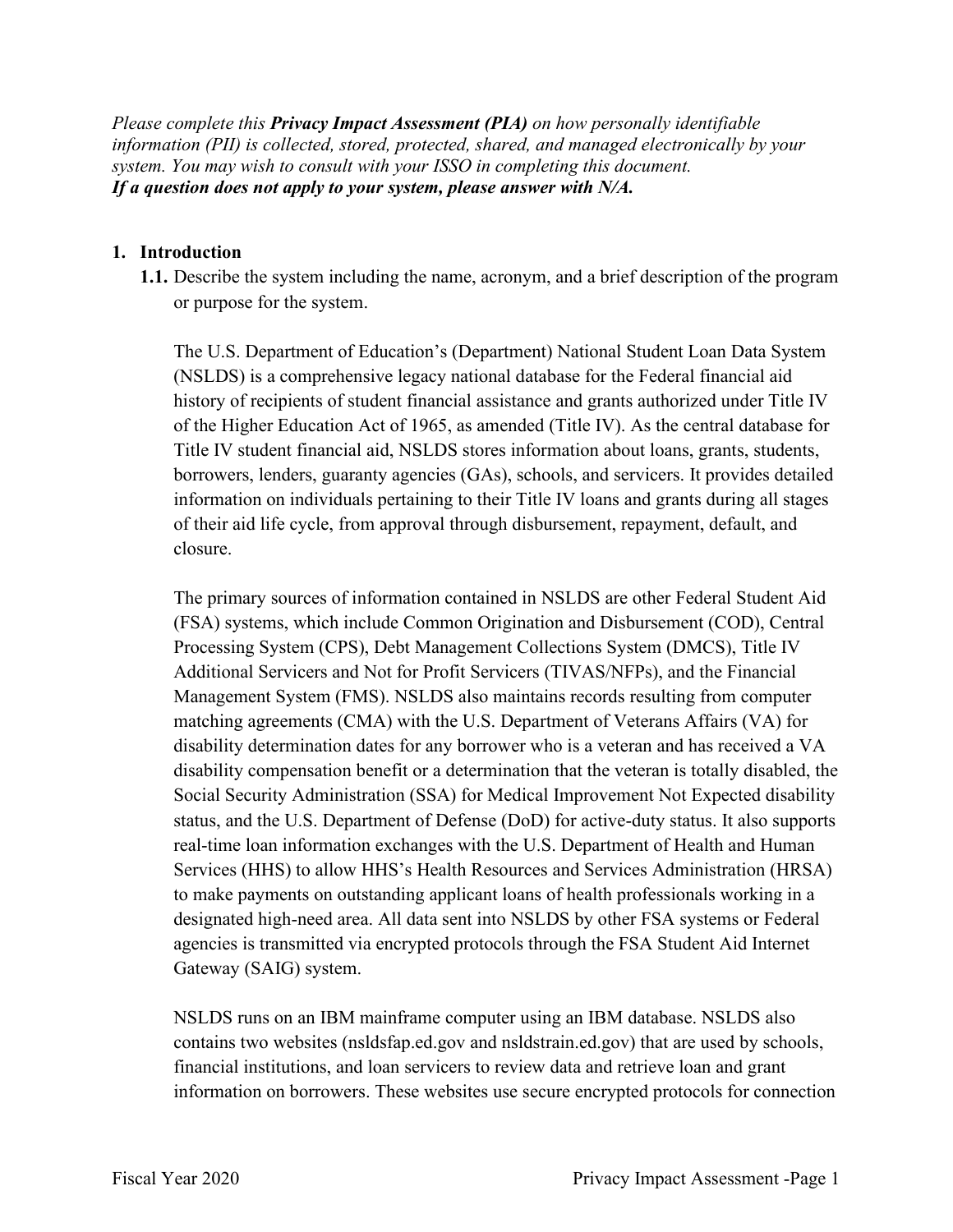to the mainframe database for retrieval and updates to borrower or loan information. Users accessing the websites are authenticated through the FSA Access and Identity Management System (AIMS) which uses two-factor authentication.

Borrowers can view their loan information through a secure connection after they sign on to [studentaid.gov](https://studentaid.gov), which is a component of FSA's Digital Customer Care (DCC) web portal. Borrowers are authenticated through the FSA Person Authentication Service (PAS) prior to accessing their data. The [studentaid.gov](https://studentaid.gov) website connects to NSLDS through a secure connection to retrieve the borrower's data for viewing after the borrower is authenticated.

 (VPN) connection. Website access is provided so that help desk agents can review NSLDS also has a help desk to support data processing and questions from schools, loan servicers, and other institutions. Several validation programs are executed on data provided to NSLDS. The help desk assists callers in resolution of data validation errors and the corrections required for their data to be accepted and processed. Help desk agents access NSLDS through [nsldsfap.ed.gov](https://nsldsfap.ed.gov) via a secure virtual private network information that the school, institution, or servicer requesting assistance is seeing. Direct access to the system via personal identity verification (PIV) authentication is provided to the help desk so they can review processing status of caller's data files sent to NSLDS.

**1.2.** Describe the purpose for which the personally identifiable information  $(PII)^{1}$  is collected, used, maintained or shared.

 NSLDS serves as the central database for Title IV student financial aid and stores information about loans, grants, students, borrowers, lenders, GAs, schools, and servicers. The system provides detailed information on individuals pertaining to their Title IV loans and grants during all stages of their aid life cycle, from approval through disbursement, repayment, default, and closure. The system also allows schools, financial institutions, and loan servicers to review data and retrieve loan and grant information on borrowers and grantees.

**1.3.** Is this a new system, or one that is currently in operation?

Currently Operating System

place of birth, mother's maiden name, etc. OMB Circular A-130, page 33 <sup>1</sup> The term "personally identifiable information" refers to information which can be used to distinguish or trace an individual's identity, such as their name, social security number, biometric records, etc. alone, or when combined with other personal or identifying information which is linked or linkable to a specific individual, such as date and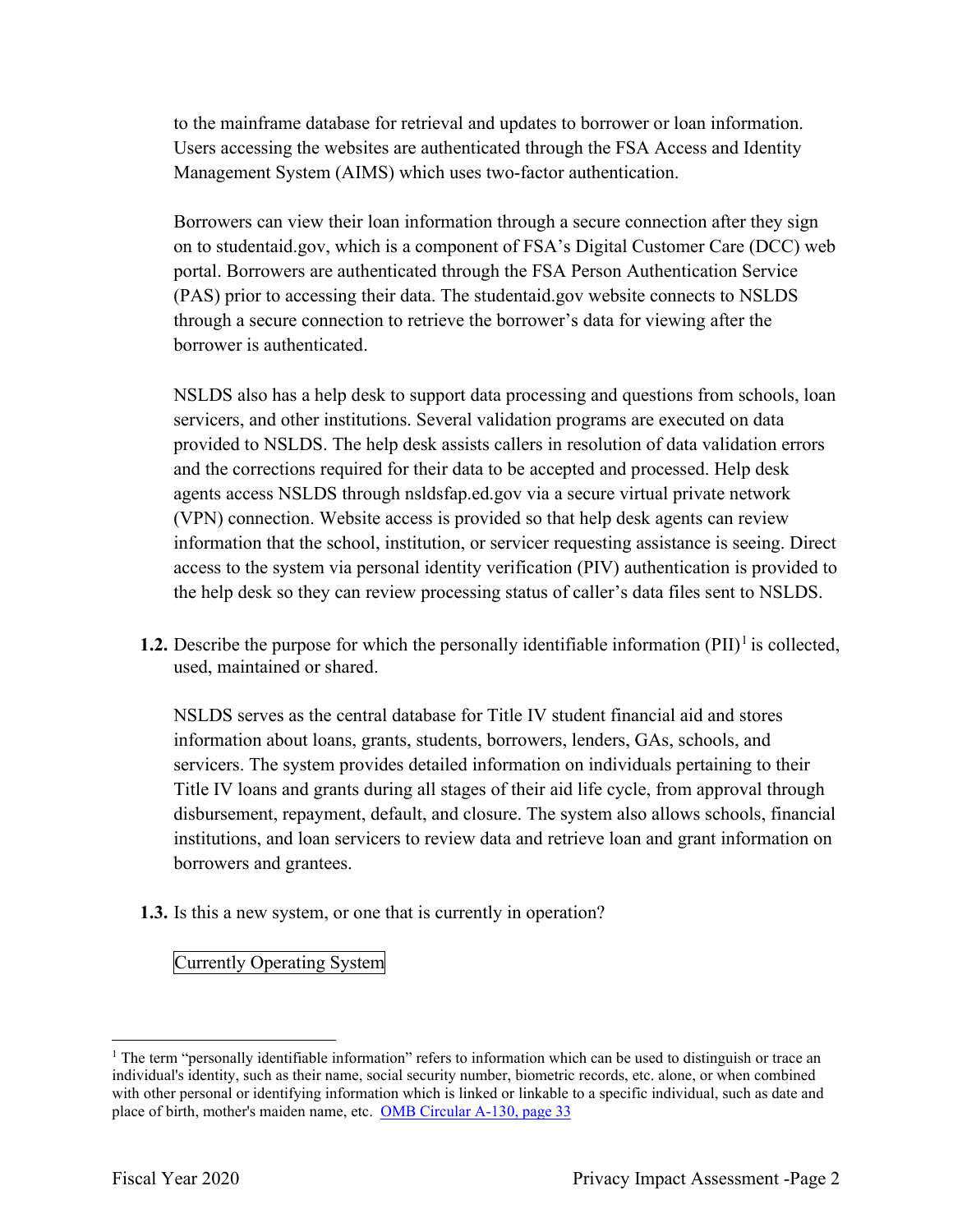**1.4.** Is this PIA new, or is it updating a previous version?

#### Updated PIA

The PIA is being updated as part of the required biennial review.

**1.5.** Is the system operated by the agency or by a contractor?

### Contractor

- **1.5.1.** If the system is operated by a contractor, does the contract or other acquisitionrelated documents include privacy requirements?
	- $\Box N/A$

Yes

# **2. Legal Authorities and Other Requirements**  *If you are unsure of your legal authority, please contact your program attorney.*

 **2.1.** What specific legal authorities and/or agreements permit and regulate the collection and use of data by the system? Please include name and citation of the authority.

NSLDS is authorized by Title IV of the Higher Education Act of 1965, as amended, and Executive Order 9397 as amended by Executive Order 13478.

such as a Social Security Number or other identification?<br>Ves **2.2.** Is the information in this system retrieved by an individual's name or personal identifier

Information is retrieved by name, SSN, date of birth, or loan ID.

**2.2.1.** If the above answer is **YES,** this system will need to be covered by Privacy Act System of Records Notice(s)  $(SORN(s))$ .<sup>2</sup> Please provide the SORN name, number, Federal Register citation and link, or indicate that a SORN is in progress.  $\Box N/A$ 

access and correct any PII maintained by ED. https://connected.ed.gov/om/Documents/SORN-Process.pdf<br>Fiscal Year 2020 Privacy Impact Assessment -Page 3  $2$  A System of Records Notice (SORN) is a formal notice to the public that identifies the purpose for which PII is collected, from whom and what type of PII is collected, how the PII is shared externally (routine uses), and how to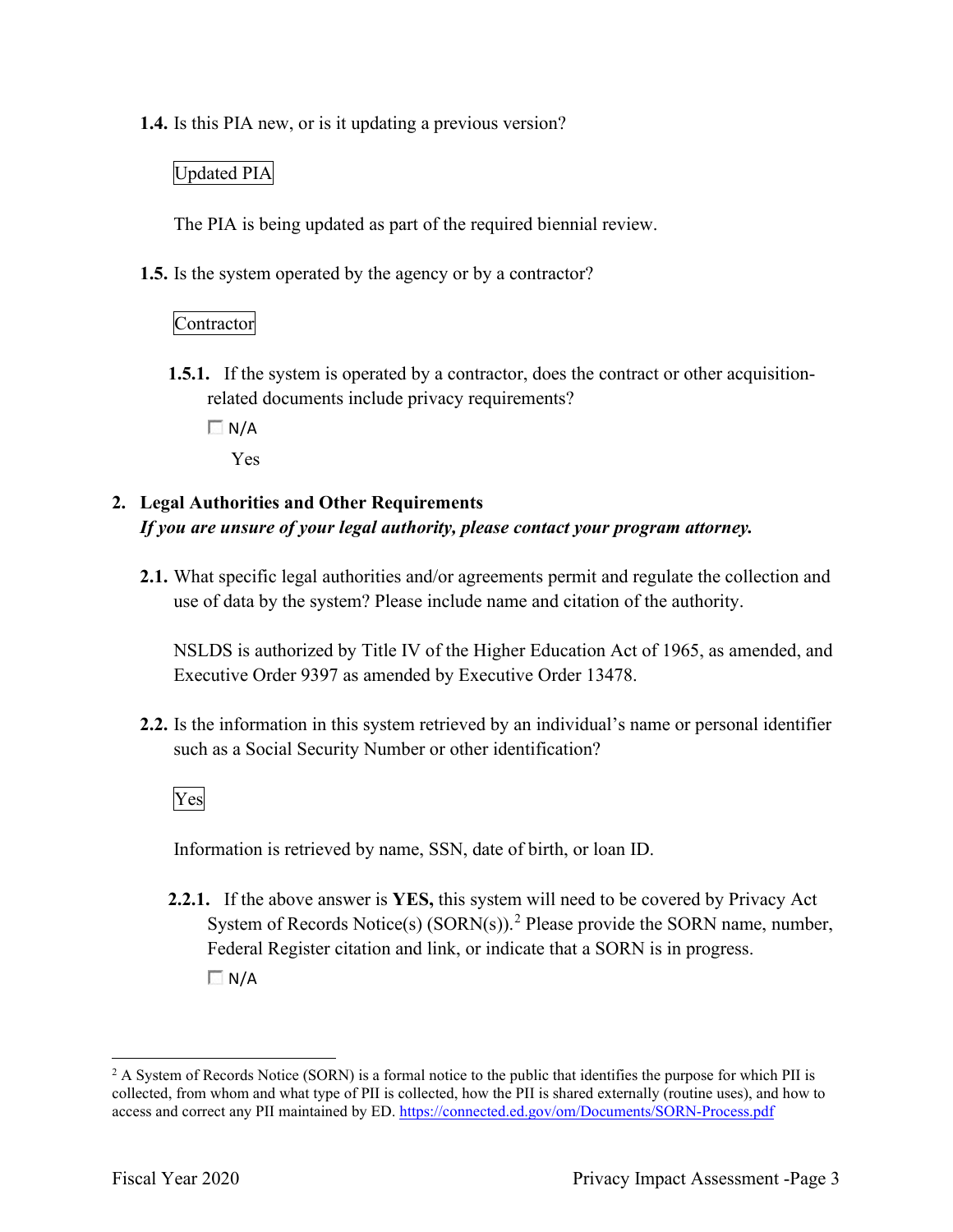47265-47271, was published in the Federal Register on September 9, 2019. The SORN, entitled the "National Student Loan Data System" (18-11-06), 84 FR

 **2.2.2.** If the above answer is **NO**, explain why a SORN was not necessary. For Department, etc. example, the information is not retrieved by an identifier, the information is not maintained in a system of records, or the information is not maintained by the

 $\overline{M}$  N/A

#### **Records Management**

**If you do not know your records schedule, please consult with your records liaison or send an email to [RMHelp@ed.gov](mailto:RMHelp@ed.gov)** 

 **2.3.** What is the records retention schedule approved by National Archives and Records Administration (NARA) for the records contained in this system? Please provide all relevant NARA schedule numbers and disposition instructions.

 is paid in full. Destroy/delete 30 years after cutoff. ED Records Schedule 051, National Student Loan Data System, covers records in the NSLDS. The disposition for these records is as follows: Cut off annually when account

**2.4.** Is the PII contained in this system disposed of appropriately, and in accordance with the timelines in the records disposition schedule?

No

 records up to 48 months after the approved retention period of 30 years after cut-off. NSLDS records are to be destroyed 30 years after repayment or discharge of the loan, per ED51. During the migration from the legacy NSLDS system to the NSLDS-New system, management has determined that removal of records so close to the migration would risk record validation inaccuracies and potential failures for conversion of data. The NSLDS Business owner submitted a formal exception to NARA with a firm date for destruction plan post conversion to the NSLDS on or before October 1, 2022, to retain With the legacy system decommission on track for October 2022, adherence to the schedule will occur by March 31, 2023, in destructing eligible data from NSLDS.

 Manager, is working on a Department-wide retention schedule, which will cover NSLDS The Department Records Officer, in coordination with the FSA Records Information records.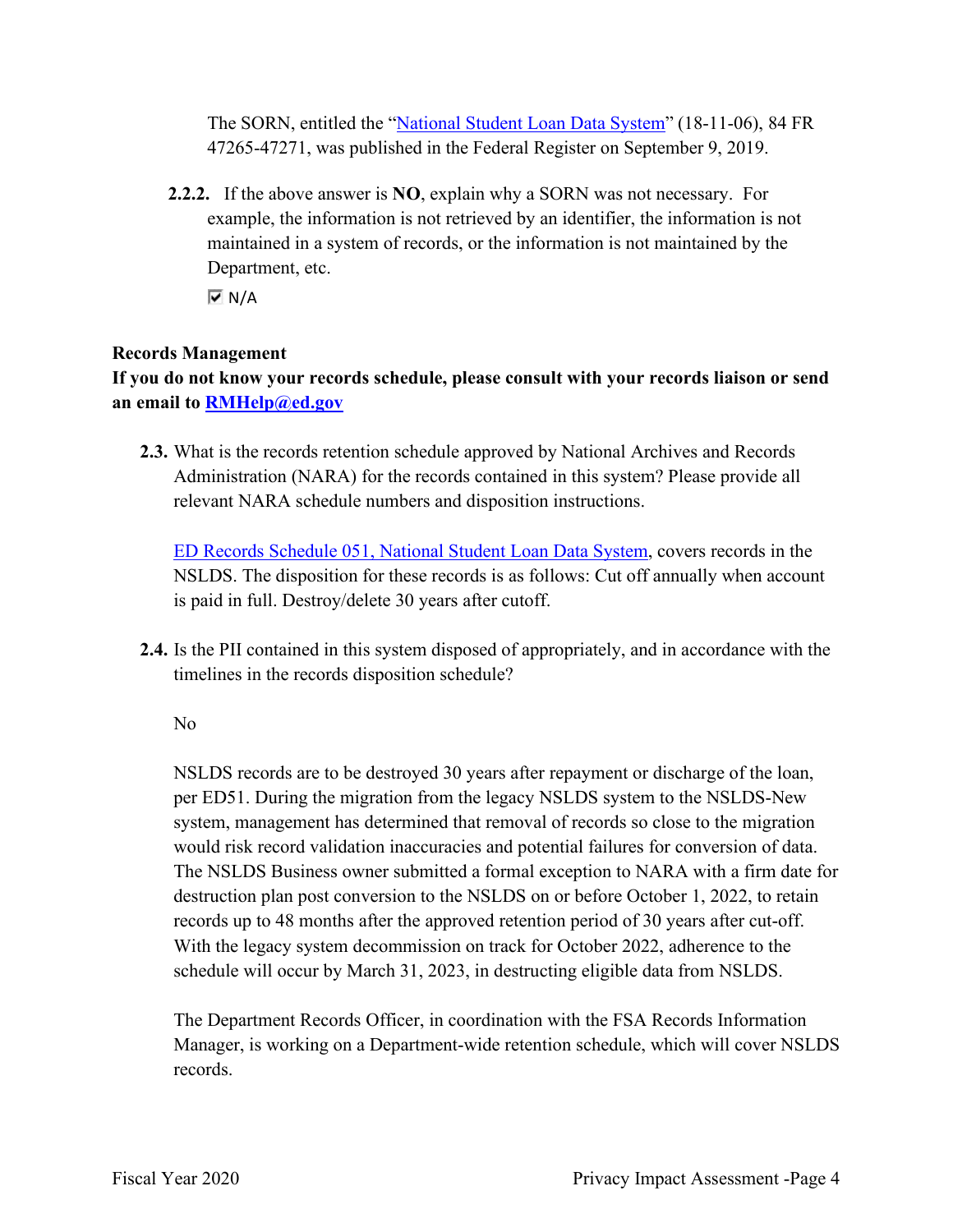#### **3. Characterization and Use of Information**

#### **Collection**

**3.1.** List the specific PII elements (e.g., name, email, address, phone number, date of birth, Social Security, etc.) that the system collects, uses, disseminates, or maintains.

Information collected from all aid recipients and applicants (and, if applicable, parents or spouses of aid recipients and prospective aid recipients) includes:

- Full name
- Social Security number (SSN)
- Date of birth
- Home or current address
- Home, work, and alternate telephone numbers
- Email address
- Driver's license number and State
- Citizenship status, dependency status, veteran status, marital status
- Gender
- Loan ID and loan or grant amount, disbursements, dates of disbursements, balances, repayment plan, loan status, collections, claims, deferments, forbearances, refunds, cancellations, overpayment amounts, and date of default
- Income information

Once aid is granted, the following information is also collected and stored from aid recipients:

- Educational enrollment information to include the educational institution Postsecondary Education identification number (OPEID number), the level of study, Classification of Instructional Programs (CIP) code, and program length
- Enrollment in a gainful employment program
- Course of study completion status and date
- Amount of the loan debt, the amount of institutionally provided financing owed by the student, and whether the student matriculated to a higher credentialed program at the same institution or another institution

Additionally, information on a borrower are obtained pursuant to matching programs from the following:

- SSA: Medical Improvement Not Expected disability status
- VA: Disability determination dates for any borrower who is a veteran and has received a VA disability compensation benefit or a determination that the veteran is totally disabled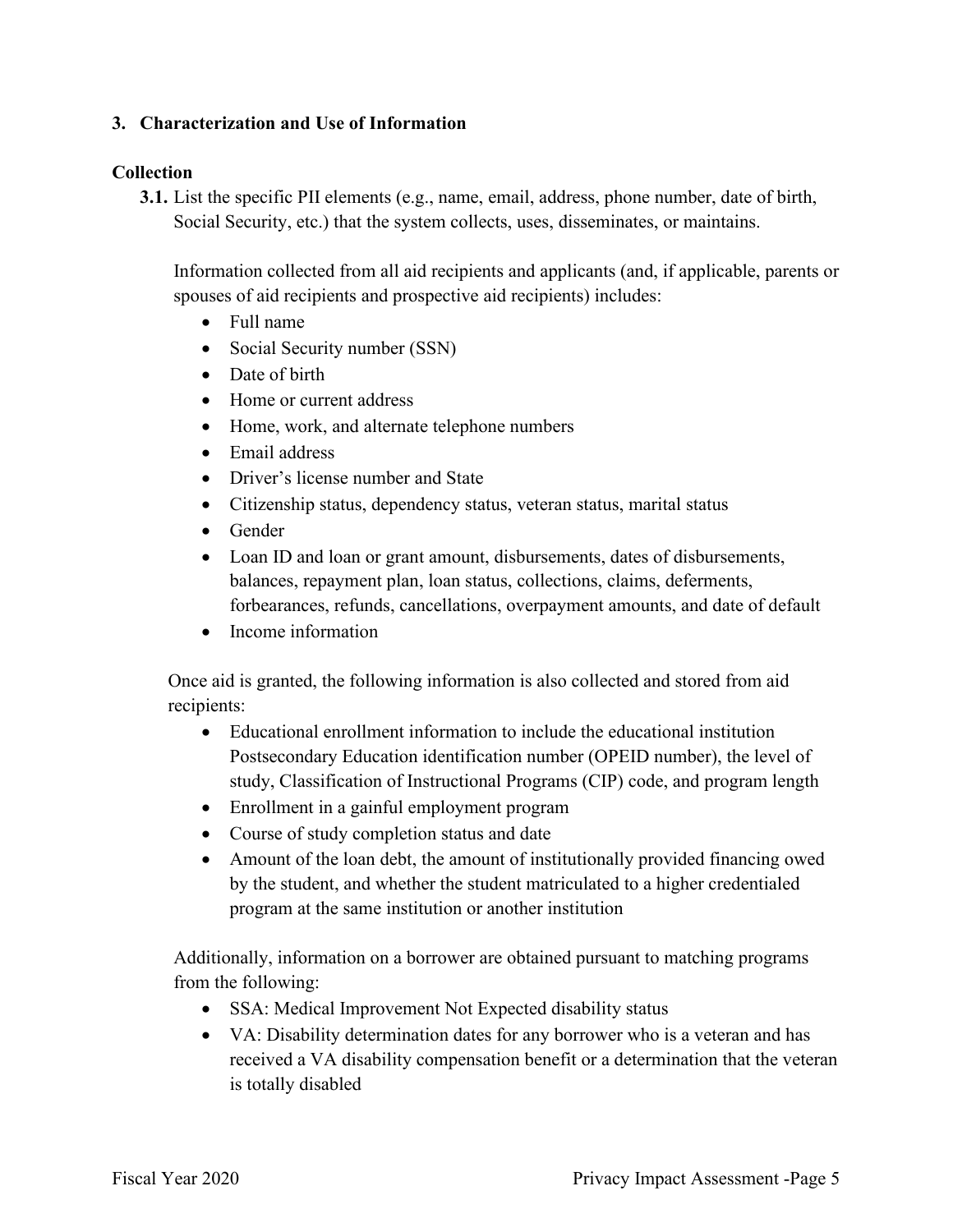- DoD: Active-duty status
- stated in Question 1.2?<br>Yes **3.2.** Does the system collect only the minimum amount required to achieve the purpose

 utilizes PII to uniquely identify individuals that receive aid under the Title IV of the The PII collected and maintained is the minimum amount required by NSLDS. NSLDS Higher Education Act and to track the status of their loans and grants throughout the aid life cycle which includes application, origination and disbursement of funds, and servicing and repayment history.

NSLDS requires the PII to uniquely identify individuals that receive aid under the Title IV of the Higher Education Act and to track the status of their loans and grants throughout the aid life cycle which includes application, origination and disbursement of funds, and servicing and repayment history. Additionally, NSLDS is used by institutions of higher education to view the loan status of borrowers which require the use of PII to uniquely identify them.

**3.3.** What are the sources of PII collected (e.g., individual, school, another agency, commercial sources, etc.)?

The primary sources of information contained in NSLDS are from other FSA systems, which include COD, CPS, DMCS, TIVAS/NFPs, and the FMS.

NSLDS also maintains records that the Department obtains as a result of CMAs with three Federal agencies: (1) VA for disability determination dates for any borrower who is a veteran and has received a disability compensation benefit or a determination that the veteran is totally disabled, (2) SSA for Medical Improvement Not Expected disability status validation, and (3) DoD for active-duty status.

 encrypted protocols through the FSA Student Aid Internet Gateway (SAIG) system. All data sent into NSLDS by other FSA systems or Federal agencies are transmitted via

**3.4.** How is the PII collected from the stated sources listed in Question 3.3 (e.g., paper form, web page, database, etc.)?

Internal and external systems send data to NSLDS electronically through the FSA SAIG system for processing and reporting.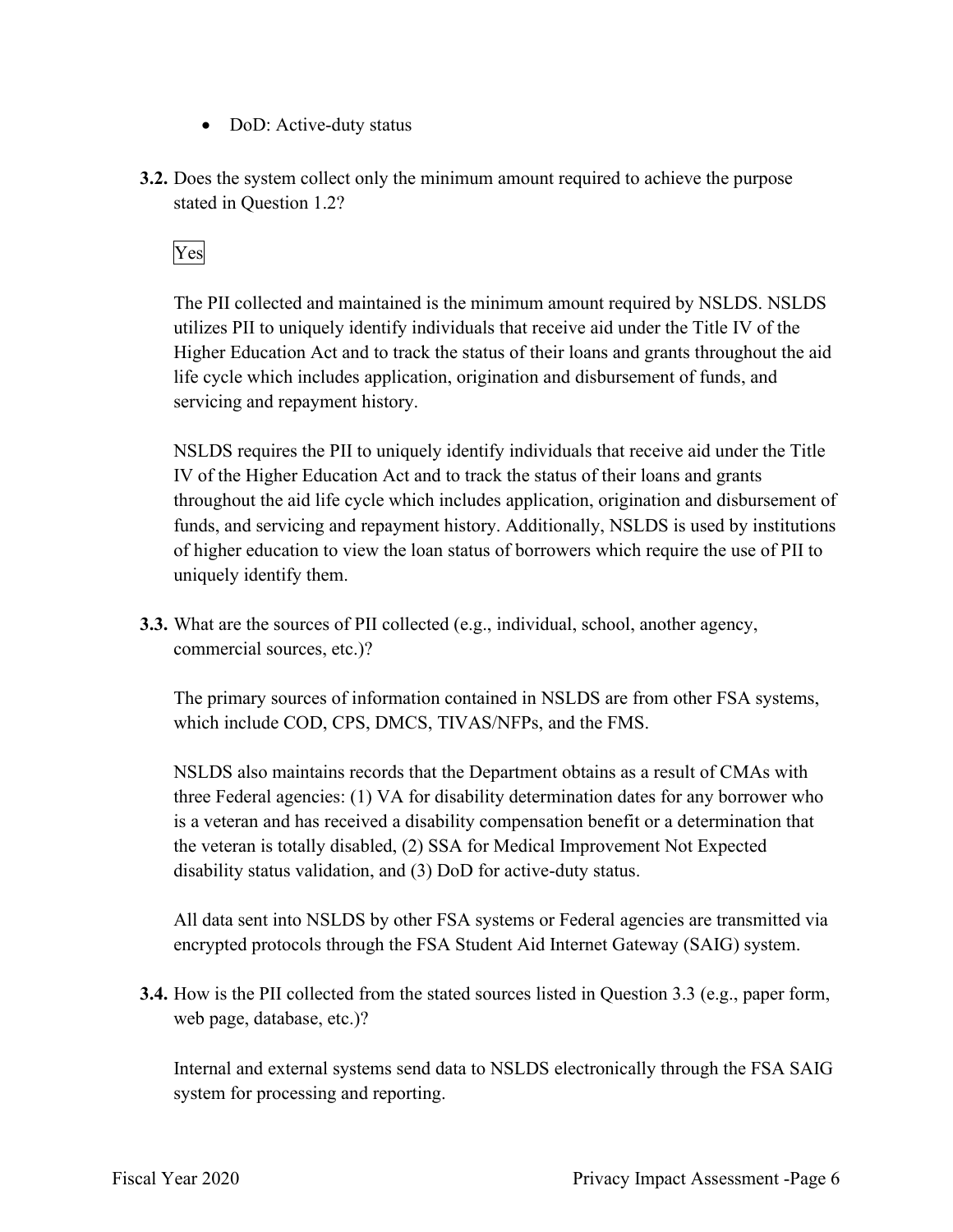**3.5.** How is the PII validated or confirmed to ensure the integrity of the information collected?<sup>3</sup> Is there a frequency at which there are continuous checks to ensure the PII remains valid and accurate?

 PII is received from other FSA systems, as described above. Please refer to the PIAs for matching programs to help verify the accuracy of the records. The system maintains the other Department systems to understand how those systems validate the PII. In addition, other information is provided by other Federal agencies as part of computer detailed information on individuals pertaining to their Title IV loans and grants during all stages of their aid life cycle, from approval through disbursement, repayment, default, and closure. If an individual or institution notes the PII that FSA maintains about them is incorrect, records are updated within the system, as detailed in question 6.2.

#### **Use**

**3.6.** Describe how the PII is used to achieve the purpose stated in Question 1.2 above.

NSLDS uses PII to track borrowers throughout the student aid lifecycle, as individuals transition through attendance at an institution of higher education to repayment of loans. NSLDS consolidates information from multiple FSA systems to maintain an official record of the individual to support the student aid lifecycle.

NSLDS also maintains records resulting from CMAs with the VA for disability determination dates for any borrower who is a veteran and has received a VA disability compensation benefit or a determination that the veteran is totally disabled, the SSA for Total Permanent Disability validation, and the DoD for active-duty status. It also supports real time loan information exchanges with the HHS to allow HHS's HRSA to make payments on outstanding applicant loans of health professionals working in a designated high-need area.

prior to deployment or for training employees?<br>No **3.7.** Is the system using PII for testing/researching new applications or information systems

**3.7.1.** If the above answer is **YES,** what controls are in place to minimize the risk and protect the data?

 $\overline{M}$  N/A

and communication with the individual whose information it is. <sup>3</sup> Examples include restricted form filling, account verification, editing and validating information as it's collected, and communication with the individual whose information it is.<br>Fiscal Year 2020 Privacy Impact Assessment -Page 7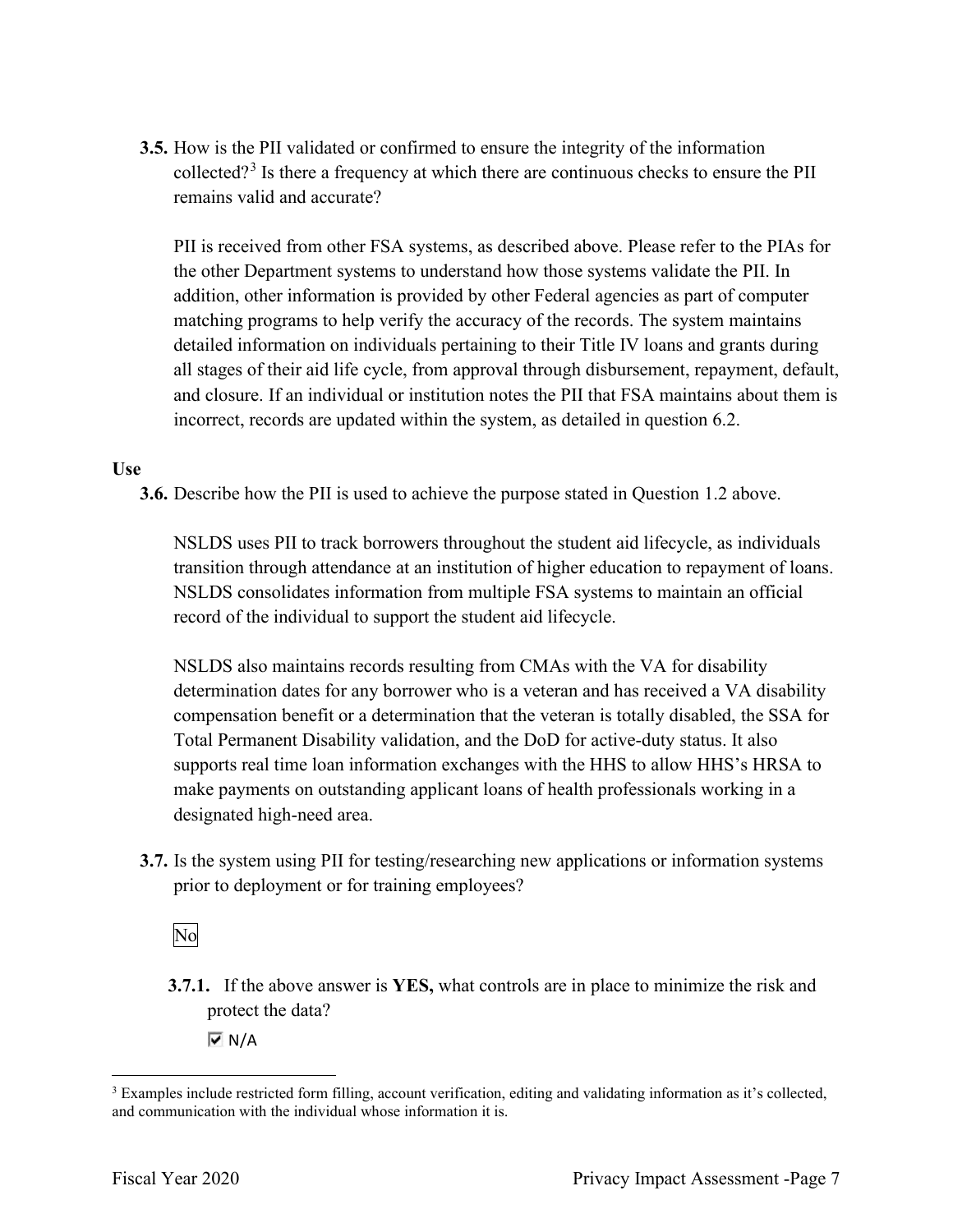#### **Social Security Numbers**

*It is the Department's Policy that, in order to collect Social Security Numbers, the System Owner must state the collection is: 1) authorized by law, 2) necessary for an agency purpose, and 3) there is no reasonable alternative.* 

 **3.8.** Does the system collect Social Security Numbers? Note that if the system maintains Social Security Numbers but does not explicitly collect them, answer 3.8.1 to address the purpose for maintaining them.

Yes

**3.8.1.** If the above answer is **YES**, explain the purpose for its collection, and how the SSN will be used.

 $\Box$  N/A

SSNs are collected to uniquely identify aid recipients and support the multiple data exchanges with systems that rely on the SSN to identify borrowers. NSLDS utilizes SSNs and date of birth to match records with other Federal agencies supported by CMAs.

**3.8.2.** Specify any alternatives considered in the collection of SSNs and why the alternatives were not selected.

 $\Box$  N/A

 feasible given the design of systems at FSA and other Federal agencies, as well as Alternatives to using SSNs have been considered but were determined to not be the lack of a consistently collected alternative identifier that is capable of performing the same function as the SSN. FSA's data exchanges rely on SSN and date of birth to identify and track aid recipient's loans, grants, and payments.

#### **4. Notice**

 public notice, such as a SORN, PIA,)? If notice is not provided, explain why not. **4.1.** How does the system provide individuals with notice about the collection of PII prior to its collection (e.g., direct notice, such as a Privacy Act Statement (if applicable) or

NSLDS is part of the Student Aid Lifecycle where privacy notice is given at the point of collection on the Free Application for Federal Student Aid (FAFSA) electronic form and other loan or grant applications. In addition to the notice given at the point of collection,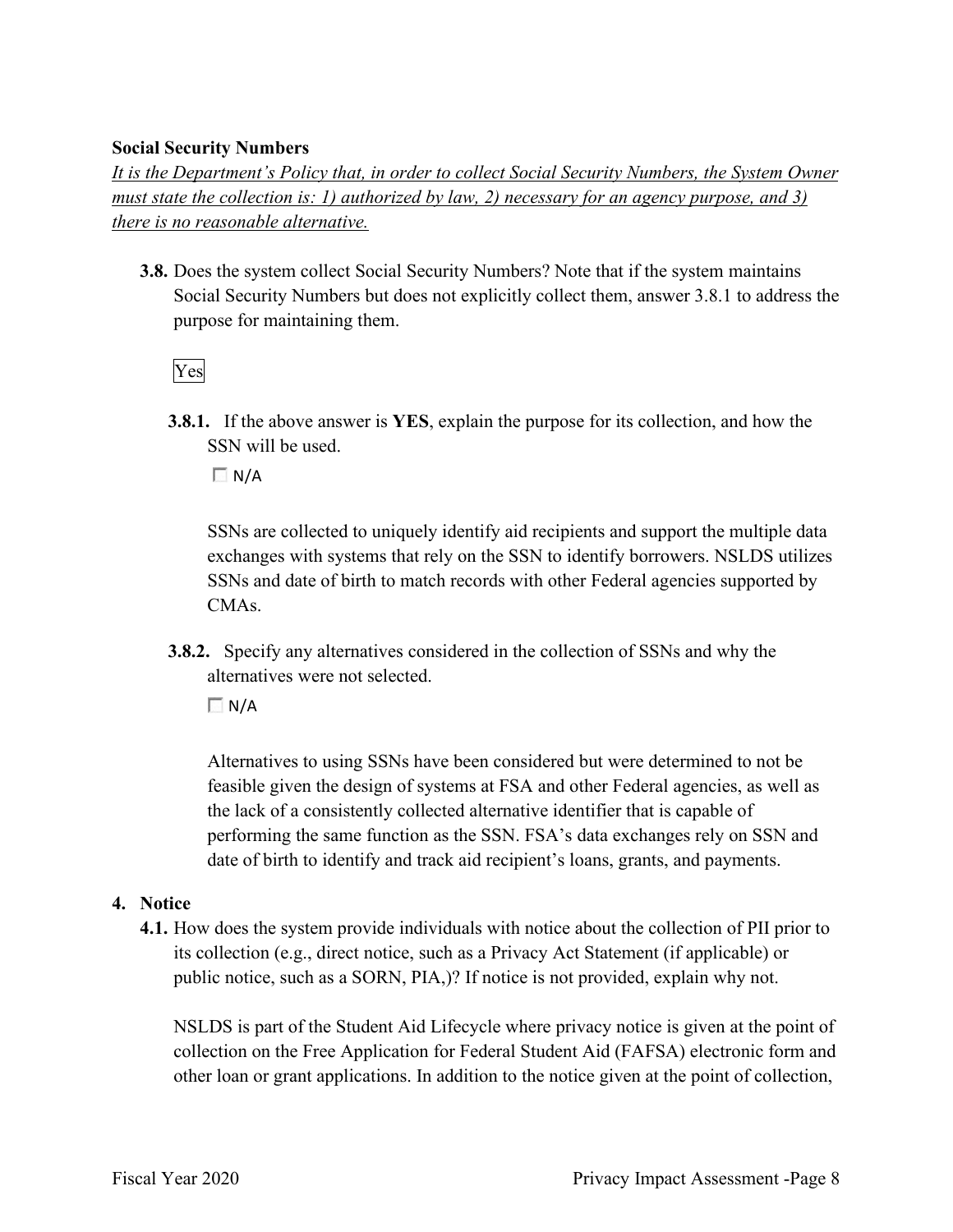NSLDS also provides additional general notice through the privacy policy on the [studentaid.gov](https://studentaid.gov) website.

**4.2.** Provide the text of the notice or the link to the webpage where the notice is posted if notice is provided other than by SORN or PIA.

 $\Box$  N/A

#### <https://studentaid.gov/notices/privacy>

**4.3.** What opportunities are available for individuals to consent to uses (including new uses of previously collected PII), decline to provide PII, or opt out of the project?

Providing information to FSA is voluntary. However, NSLDS is part of the student aid lifecycle and, once individuals provide information to FSA via other FSA systems, individuals do not have the ability to specifically decline to have their information maintained in NSLDS. Opportunities to decline to provide PII or opt out are at the initial point of collection on the FAFSA or at other points of collection (e.g., at the VA, SSA, or DoD). If individuals decline to provide PII, that may prevent the individuals' student aid application from being submitted or processed and affect the possibility of receiving student aid.

 are aware of and can consent to, where feasible, these changes? **4.4.** Is the notice referenced in Question 4.1 reviewed and revised when there are changes in the practice, policy, or activities that affect the PII and privacy to ensure that individuals

Yes

### **5. Information Sharing and Disclosures**

### **Internal**

 **5.1.** Will PII be shared internally with other ED principal offices? If the answer is **NO**, please skip to Question 5.4.

Yes

**5.2.** What PII will be shared and with whom?

 $\Box N/A$ 

NSLDS records are shared with the Department's Office of the Inspector General's (OIG) Data Analytic System (ODAS).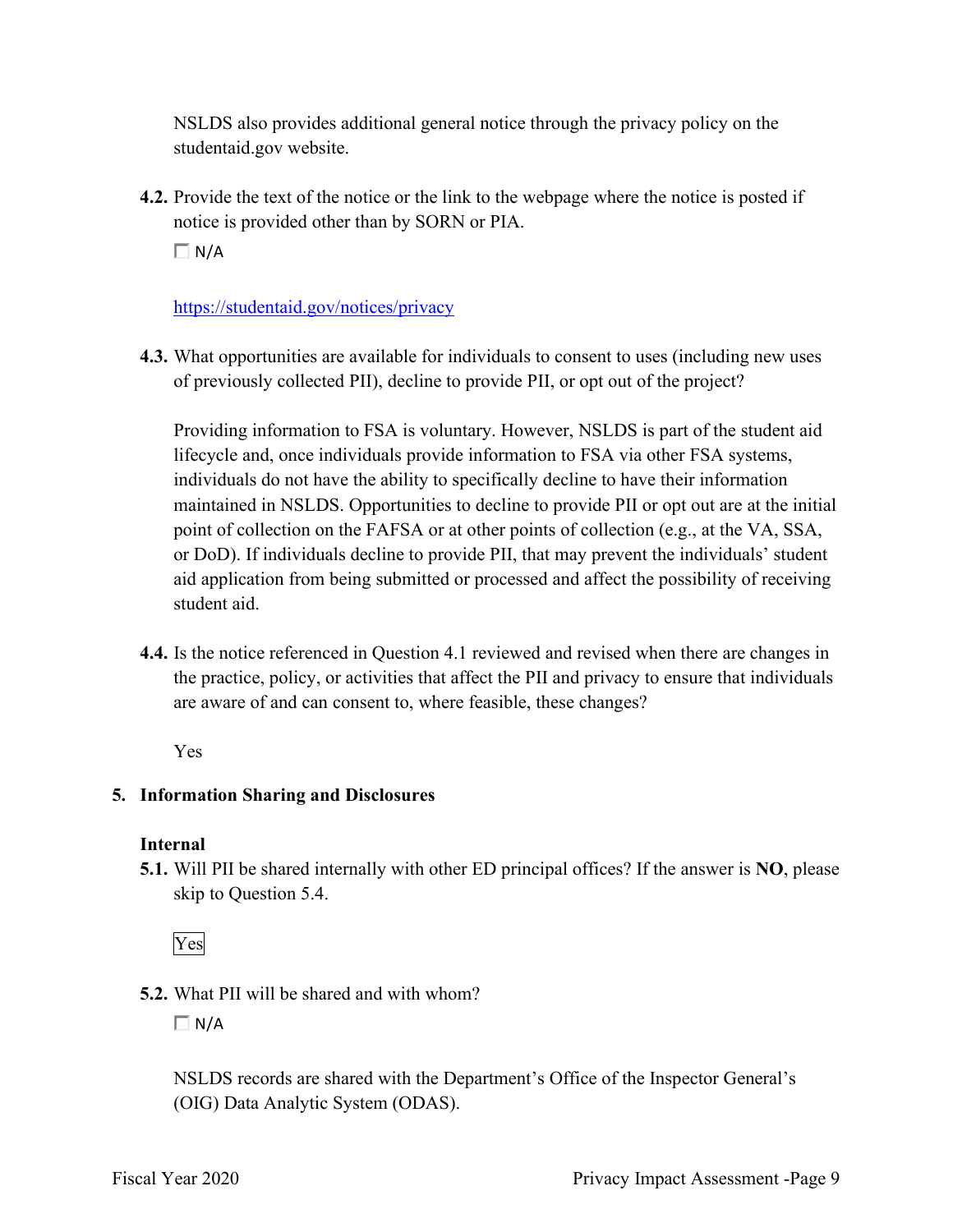organizations? **5.3.** What is the purpose for sharing the specified PII with the specified internal

 $\Box N/A$ 

Records are shared with OIG to assist in identifying fraud. For more information on the uses of ODAS, please refer to the PIA for ODAS.

#### **External**

**5.4.** Will the PII contained in the system be shared with external entities (e.g. another agency, school district, the public, etc.)? If the answer is **NO**, please skip to Question 6.1.



**5.5.** What PII will be shared and with whom? List programmatic disclosures only.<sup>4</sup> **Note: If you are sharing Social Security Numbers externally, please specify to whom and for what purpose**.

 $\Box$  N/A

CMA<sub>s</sub>. NSLDS shares name, SSN, and date of birth with the SSA, VA, and DoD pursuant to

NSLDS maintains and shares records resulting from CMAs with the VA for disability determination dates for any borrower who is a veteran and has received a disability compensation benefit or a determination that the veteran is totally disabled, the SSA for Medical Improvement Not Expected disability status validation, and the DoD for activeduty status.

Information regarding loan status for participants in student loan repayment programs will be shared with HHS to allow HHS's HRSA to make payments on outstanding applicant loans of health professionals working in a designated high-need area.

**5.6.** What is the purpose for sharing the PII with the specified external entities?  $\Box$  N/A

See question 5.5.

<sup>4</sup> If this information is covered by Privacy Act System of Records Notice (SORN) please list only relevant programmatic disclosures listed under the Routine Uses section.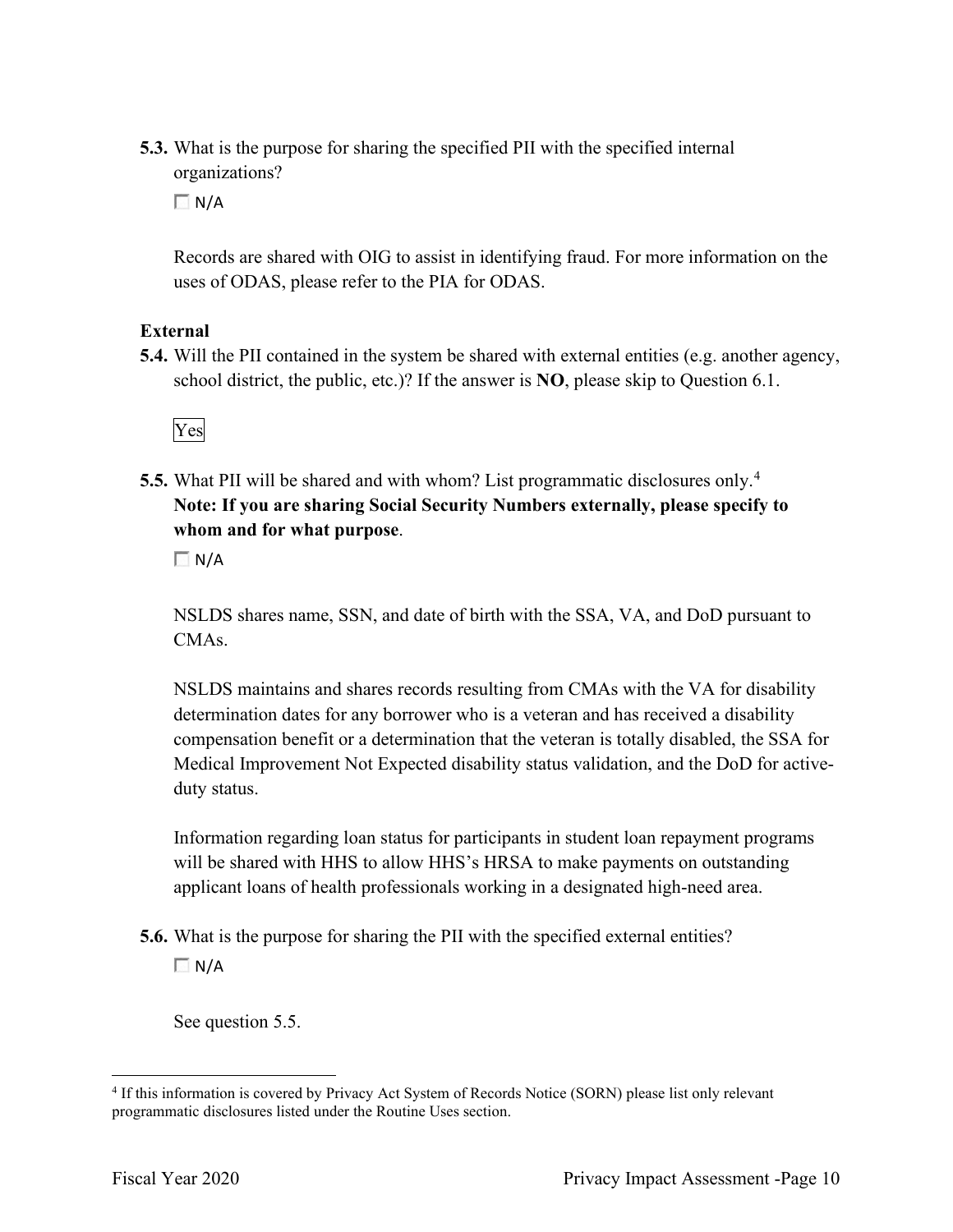- **5.7.** Is the sharing with the external entities authorized?
	- $\Box$  N/A Yes
- **5.8.** Is the system able to provide and retain an account of any disclosures made and make it available upon request?

 $\Box N/A$ Yes

 **5.9.** How is the PII shared with the external entity (e.g. email, computer match, encrypted line, etc.)?

 $\Box$  N/A

All data shared by NSLDS to other Federal agencies is transmitted via encrypted protocols through the FSA SAIG system.

- **5.10.** Is the sharing pursuant to a Computer Matching Agreement (CMA), Memorandum of Understanding (MOU), or other type of approved sharing agreement with another agency?
	- $\Box$  N/A Yes

**5.11.** Does the project place limitation on re-disclosure?

 $\Box N/A$ Yes

#### **6. Redress**

**6.1.** What are the procedures that allow individuals to access their own information?

If an individual requires access to their records maintained in NSLDS they may obtain access by logging into their online account through [studentaid.gov](https://studentaid.gov) or their Federal loan servicer.

Additionally, if the individual wishes to gain access to a record in this system, they may contact the system manager with the necessary particulars such as name, date of birth, SSN, the name of the school or lender from which the loan or grant was obtained, and any other identifying information requested by the Department while processing the request, to distinguish between individuals with the same name. Requests by an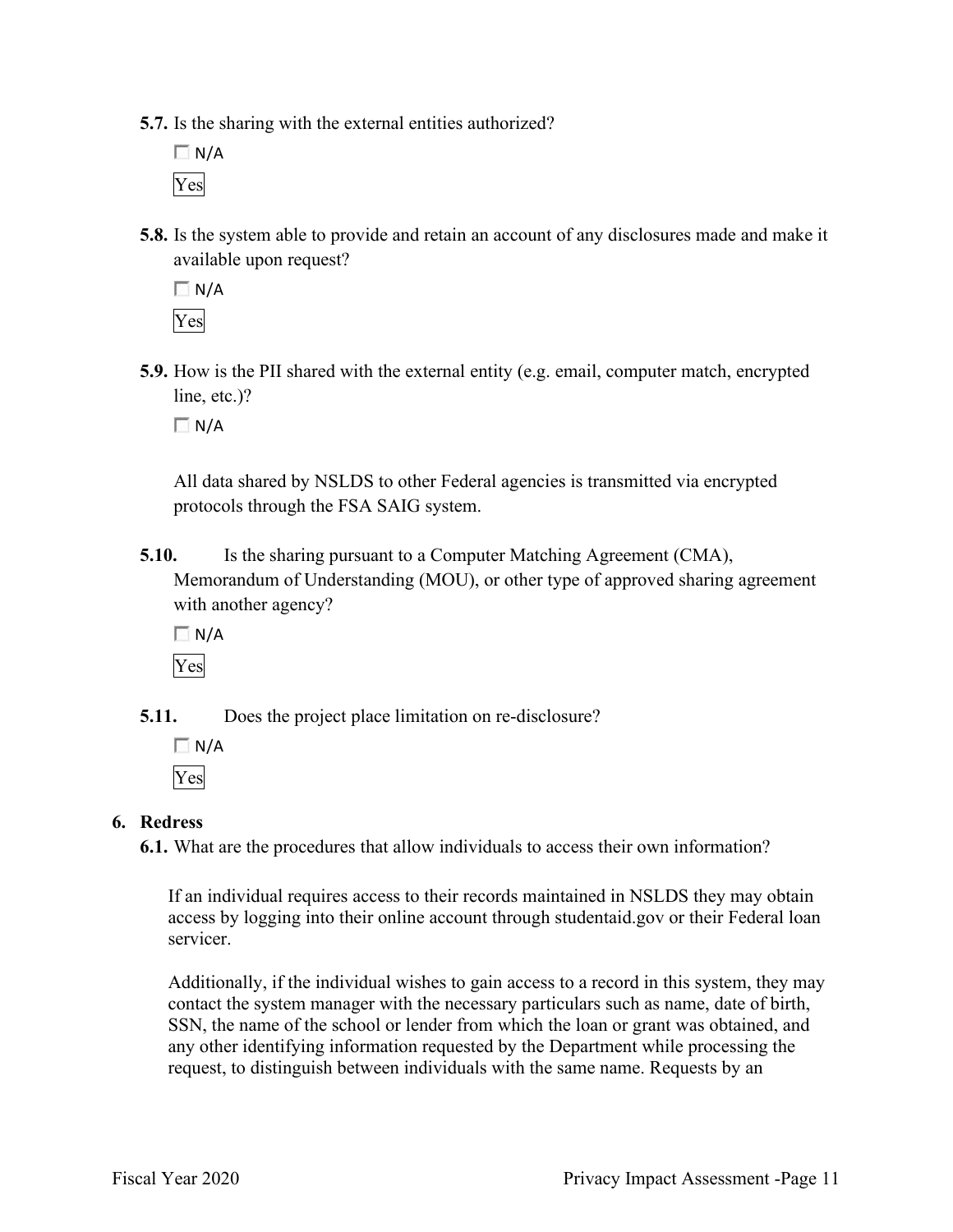individual for access to a record must meet the requirements of the regulations at 34 CFR 5b.5, including proof of identity.

**6.2.** What procedures are in place to allow the subject individual to correct inaccurate or erroneous information?

To correct inaccurate or erroneous information, individuals can log into their online account through [studentaid.gov](https://studentaid.gov) or their Federal loan servicer.

Additionally, if an individual wishes to contest the content of a record in the system of records, they must contact the system manager with the necessary particulars such as name, date of birth, SSN, the name of the school or lender from which the loan or grant was obtained, and any other identifying information requested by the Department while processing the request, to distinguish between individuals with the same name. You must also identify the specific item(s) to be changed, and provide a justification for the change, including any supporting documentation. Requests to amend a record must meet the requirements of the Department's Privacy Act regulations at 34 CFR 5b.7.

**6.3.** How does the project notify individuals about the procedures for correcting their information?

The SORN listed in question 2.2.1 and this PIA explain the procedures for correcting customer information.

#### *7.* **Safeguards**

#### *If you are unsure which safeguards will apply, please consult with your ISSO.*

 system and build privacy extensions to the extent feasible? **7.1.** Does the principal office work with their CSO/ISSO to build privacy & security into the



**7.2.** Is an Authorization to Operate (ATO) required?

Yes

**7.3.** Under NIST FIPS Pub. 199, what is the security categorization of the system: **Low, Moderate, or High?** 

 $\Box N/A$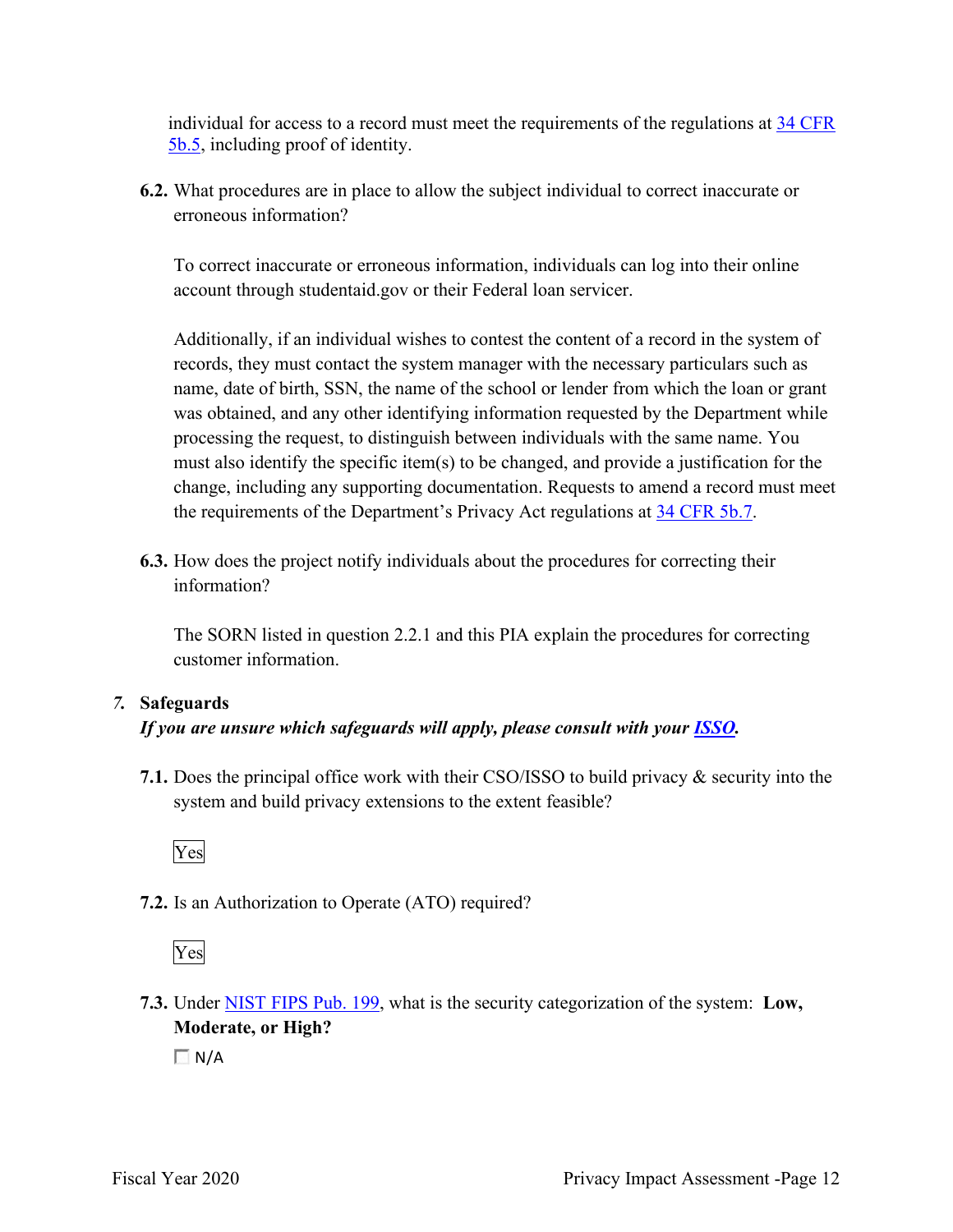#### Moderate

**7.4.** What administrative, technical, and physical safeguards are in place to protect the information?

Access to the system is limited to authorized NSLDS program personnel and contractors responsible for administering the NSLDS program. Authorized personnel include Department employees and contractors, including financial and fiscal management personnel, computer personnel, and program managers who have responsibilities for implementing the NSLDS program.

 In accordance with the Federal Information Security Modernization Act of 2014 operational, and technical controls. All users have a specific role assigned to them (FISMA), NSLDS must receive a signed ATO from a designated FSA official. FISMA controls implemented by NSLDS are comprised of a combination of management, approved by the Information System Security Officer (ISSO), are required to read and accept a Rules of Behavior and are required to utilize a complex password and twofactor authentication.

Physical safeguards include the staffing of security guards 24 hours a day, seven days a week, to perform random checks on the physical security of the record storage areas. All sensitive data are encrypted in transit and at rest, access to records is strictly limited to those staff members trained in accordance with the Privacy Act and Automatic Data Processing (ADP) security procedures.

 **7.5.** Is the information in the system appropriately secured in accordance with the IT security requirements and procedures as required by Federal law and policy?



**7.6.** Has a risk assessment been conducted where appropriate security controls to protect against that risk have been identified and implemented?

Yes

 ensure the security controls continue to work properly at safeguarding the PII. **7.7.** Please describe any monitoring, testing or evaluation conducted on a regular basis to

Weekly scans are performed in support of code migrations and/or system fixes. Quarterly authenticated network and operating vulnerability scans, along with network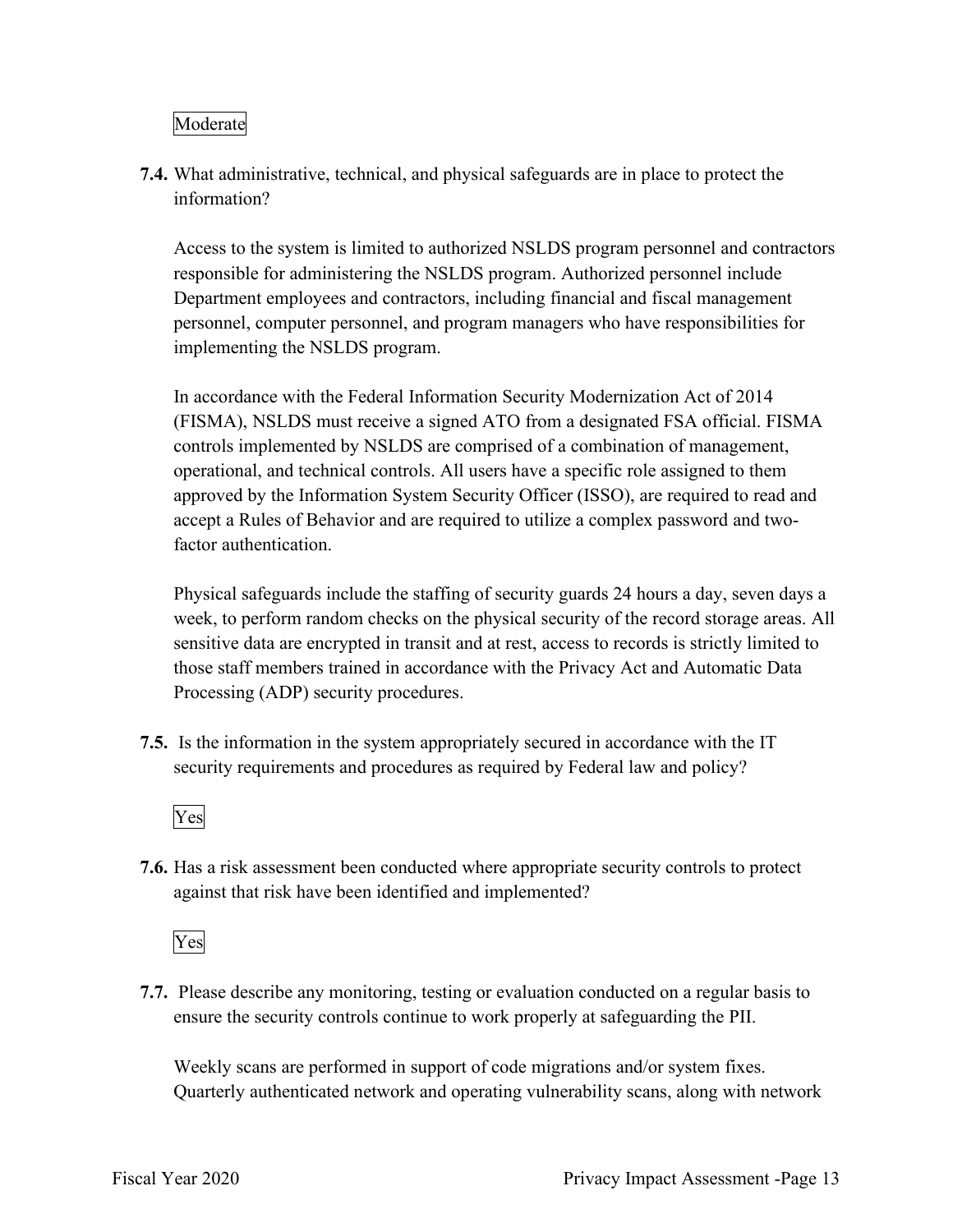penetration testing, are conducted to ensure the security of the NSLDS network environment. As part of an ongoing security and authorization process, security audits are performed on an annual basis by authorized independent third parties to ensure the controls in place are effectively securing our data. NSLDS is required to submit Plans of Actions and Milestones (POA&MS) to FSA quarterly which continuously monitor any vulnerabilities and ensure that they are mitigated and closed. Additionally, selfassessments are conducted annually.

#### **8. Auditing and Accountability**

 **8.1.** How does the system owner assess and ensure that the PII is used in accordance with stated practices in this PIA?

The system owner ensures that the information is maintained and used in accordance with the stated practices in this PIA.

The first method is by completing the Department's risk management framework process to receive an ATO. During the ATO process, NSLDS makes sure that the National Institute of Standards and Technology (NIST) Special Publication 800-53 controls are implemented. The NIST controls comprise of administrative, technical, and physical controls to ensure that information is used in accordance with approved policies and practices.

The system owner ensures the information is used in accordance with stated practices by confirming that the privacy risks are properly assessed, and the data are secured, ensuring appropriate security and privacy controls are implemented to restrict access, and to properly manage and safeguard PII maintained within the system. The system owner participates in all major security and privacy risk briefings, meets regularly with the ISSO, and participates in FSA's Lifecycle Management Methodology (LMM), which addresses security and privacy risks throughout the system's life cycle. Additionally, the system owner regularly reviews signed agreements that govern data use between organizations, such as information sharing agreements and memoranda of understanding.

**8.2.** Does the system owner continuously monitor and audit the privacy controls to ensure effective implementation?

# Yes

 mitigated? **8.3.** What are the privacy risks associated with this system and how are those risks